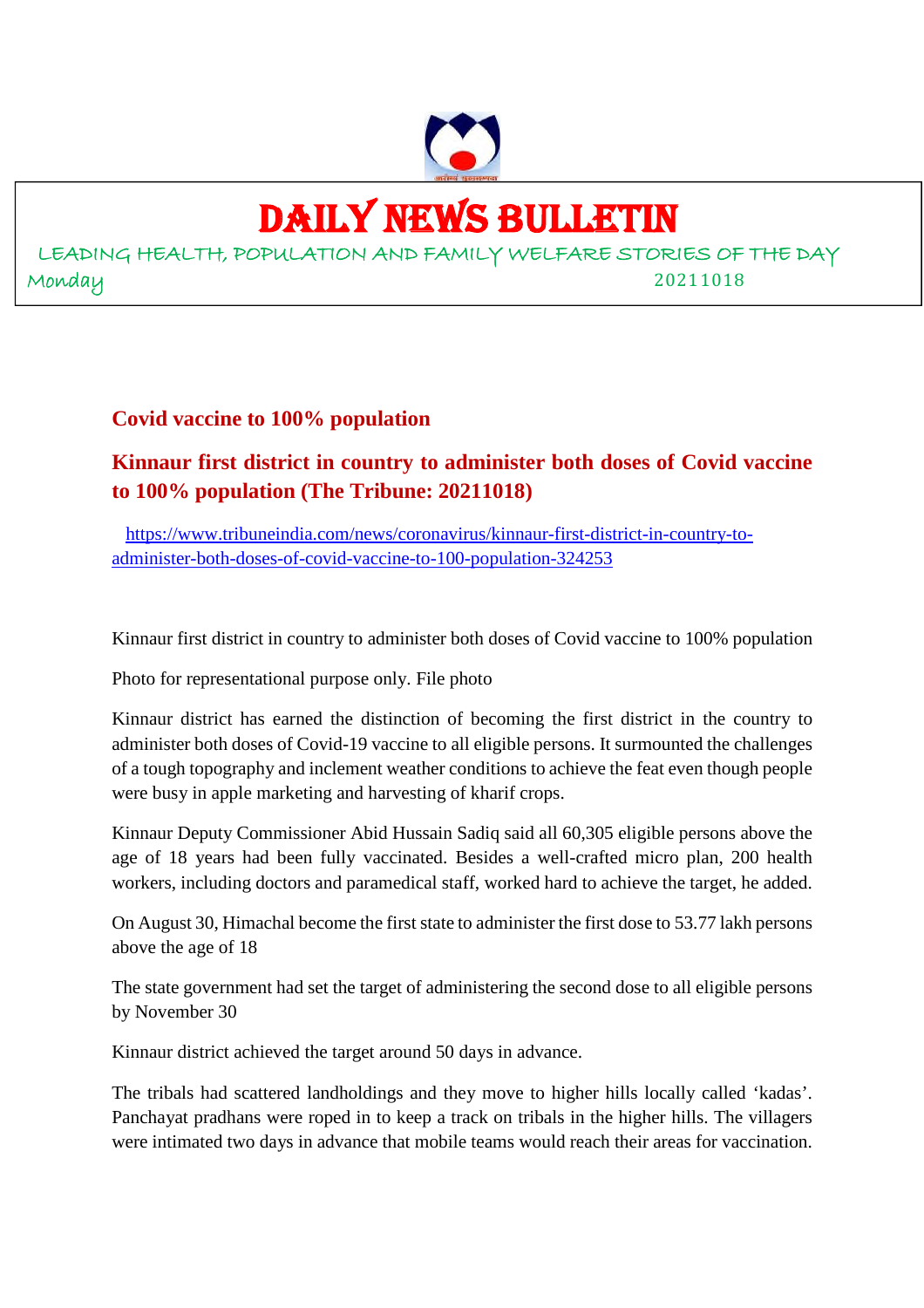He said that two or three mobile vans were provided in each block. The strategy worked and all eligible persons were contacted and vaccinated,

he added. The district administration and representatives of the panchayati raj institutions also played a key role in creating awareness and motivating people to get vaccinated, said Chief Medical Officer Dr Sonam Negi.

#### **Vax centres**

# **Three vax centres to be set up at Kullu Dasehra venue (The Tribune: 20211018)**

https://www.tribuneindia.com/news/coronavirus/three-vax-centres-to-be-set-up-at-kulludasehra-venue-324267

Priests, kardars and devalus advised to take both doses

The Kullu Dasehra Festival Committee has invited 332 deities for the seven-day Dasehra festival to commence from October 15. However, 250 deities are expected to participate even while the Nazrana (honorarium) will not be paid and they will have to bear their own expenses.

Governor RV Arlekar will participate in the opening ceremony and witness the Rath Yatra. Due to the model code of conduct for the Mandi parliamentary byelection, some higher official will be the chief guest at the closing ceremony on October 21.

The district administration has advised priests, kardars (caretakers) and devalus (volunteers) to get both doses of Covid vaccine to be able to come with the deities for the festival. The persons who have received one dose will not be able to come to Dhalpur ground with the deity.

The devotees will be screened at the entry points to the Dhalpur ground. Around 600 police personnel will take care of law and order situation. In view of the epidemic, people last year had to stay away during the Rath Yatra.

Flying squads will check RT-PCR tests or vaccination report of tourists coming from other states at entry points of the town at Bajaura and Babeli. The Health Department will set up three special counters at Dhalpur ground to vaccinate the tourists and local peopl

Kullu DC and vice-chairman of the committee Ashutosh Garg said it was necessary to take precautionary measures to contain the spread of the pandemic. He said so far only 50 per cent of the eligible people of the district have received the second dose.

The officer said that those having symptoms like cough or cold should not come to the Dhalpur ground. He said that it was mandatory for persons coming from out of the state to either carry a fully vaccinated certificate or RT-PCR report not older than 72 hours to visit the festival.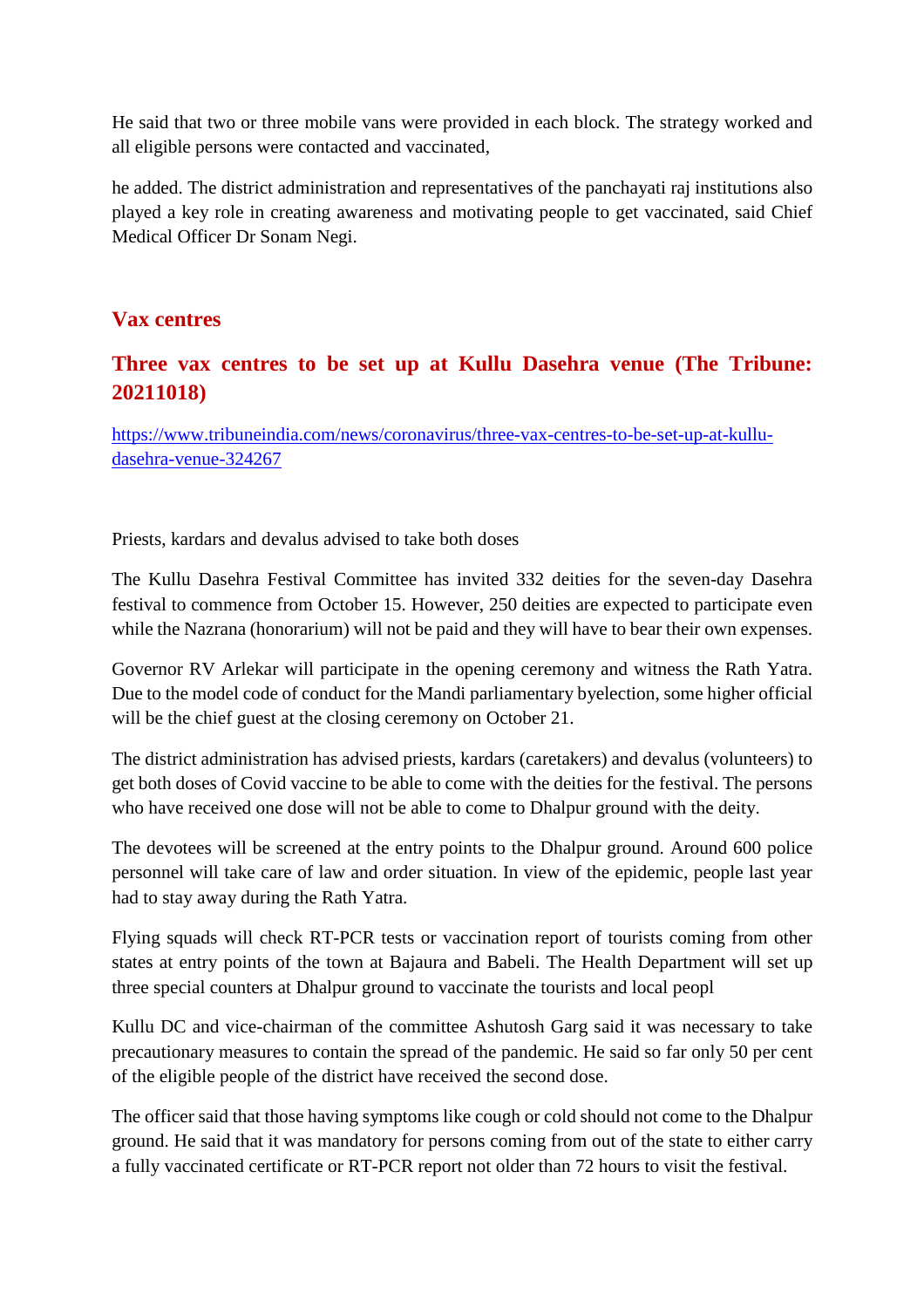#### **Skincare**

# **Dermatologist shares five skincare mistakes you should avoid in your 20s(The Tribune: 20211018)**

https://indianexpress.com/article/lifestyle/life-style/dermatologist-shares-five-skincaremistakes-you-should-avoid-in-your-20s-7568363/

"Follow these and your old self with thank your young self for good skin health," dermatologist Dr Aanchal Pant said

skincareTake care of your skin in your 20s. (Source: Getty Images/Thinkstock)

Your 20s are some of the most important years of your life. While you get busy with all the added responsibilities, your skin also undergoes a lot of changes. While most people believe they shouldn't worry about skincare till their 30s, experts recommend that it is better to start early.

While you are at it, you must also be careful of some skincare mistakes you might be making. Dermatologist Dr Aanchal Panth, recently, shared five such skincare mistakes that you should avoid in your 20s. Take a look.

Be careful of these skincare mistakes, as shared by the dermatologist.

Skipping moisturiser

Moisturiser is a very important part of the skincare routine. People with normal to oily skin tend to skip moisturiser completely thinking they don't need it. However, all types of skin need moisturiser. So, make sure you get one suitable for your skin.

People tend to feel that unless a face wash makes a thick foam, it's not cleaning your face. Foaming face wash can be very drying on normal to dry skin.

Not removing eye make-up properly

We are all guilty of doing this. Small particles of kajal can irritate the thin eyelid skin. This can make you develop dry patches around the eyes as well as make fine lines appear earlier.

Not applying enough sunscreen

Thanks to the Internet that now we know we have to use an adequate amount of sunscreen to receive the protection mentioned on the bottle. The two-finger rule for the whole face is the easiest to follow.

Buying expensive products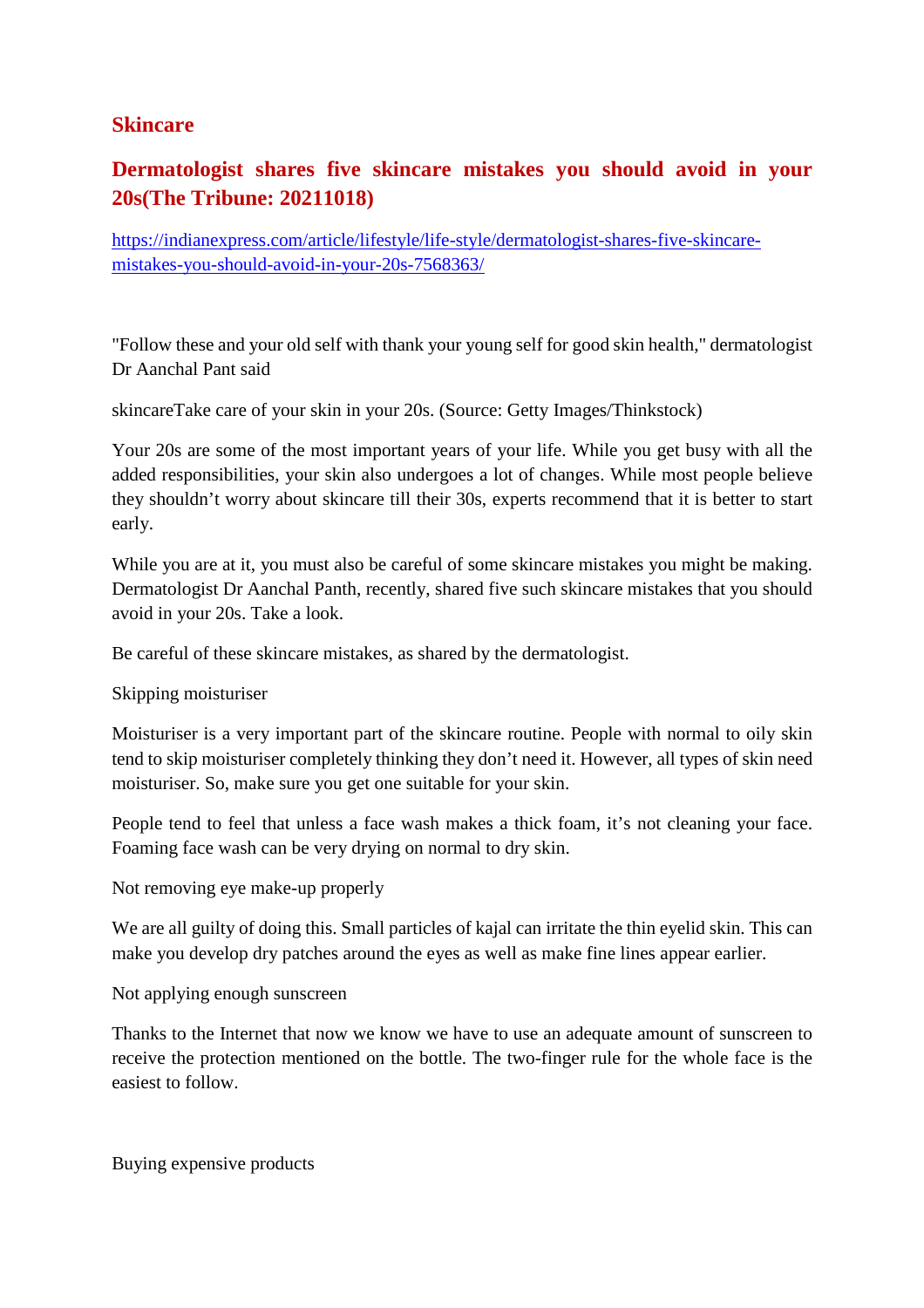Skincare is all about being consistent. Results are not visible overnight. So, buy products in the affordable range which you can repurchase and use for a long time.

"Follow these and your old self with thank your young self for good skin health," the dermatologist said.

For more lifestyle news, follow us on Instagram | Twitter | Facebook and don't miss out on the latest updates!

# **Food and Nutrition**

# **Strengthen your immune system with these daily habits (The Indian Express: 202101018)**

https://indianexpress.com/article/lifestyle/health/strengthen-your-immune-system-with-thesedaily-habits-7572614/

The food you eat plays a key aspect in determining your overall health and immunity

healthy living, healthy lifestyle, healthy eating habits, health and immunity, how to boost immunity in the pandemic, indian express newsFocus on a protein-rich diet to keep you fit. (Photo: Getty/Thinkstock)

The Covid-19 pandemic has been a global concern since the last two years. The Delta variant surge is still causing havoc in many parts of the world. And as we all are struggling with imminent dangers that this virus poses to mankind, there are few key measures that individuals can take to fight this disease.

"While it is crucial to mention inevitable practices such as social distancing and maintaining good hand hygiene, there are also certain ways to improve your immunity, which is paramount at this time. Individuals with certain pre-existing illnesses like diabetes, hypertension, cardio vascular disease, and respiratory issues are at a higher risk of having Covid 19 complications, it also aggravates with age as the general immunity reduces as you get older," says Dr Charu Dutt Arora, infectious disease specialist and head, home care, Asian Institute of Medical Sciences, Faridabad.

ALSO READ |Sunshine vitamin: Why you need adequate levels of vitamin D

Balanced diet

The food you eat plays a key aspect in determining your overall health and immunity.

-Eat low carbohydrate diets, as this will help control high blood sugar and pressure.

-Focus on a protein-rich diet to keep you fit.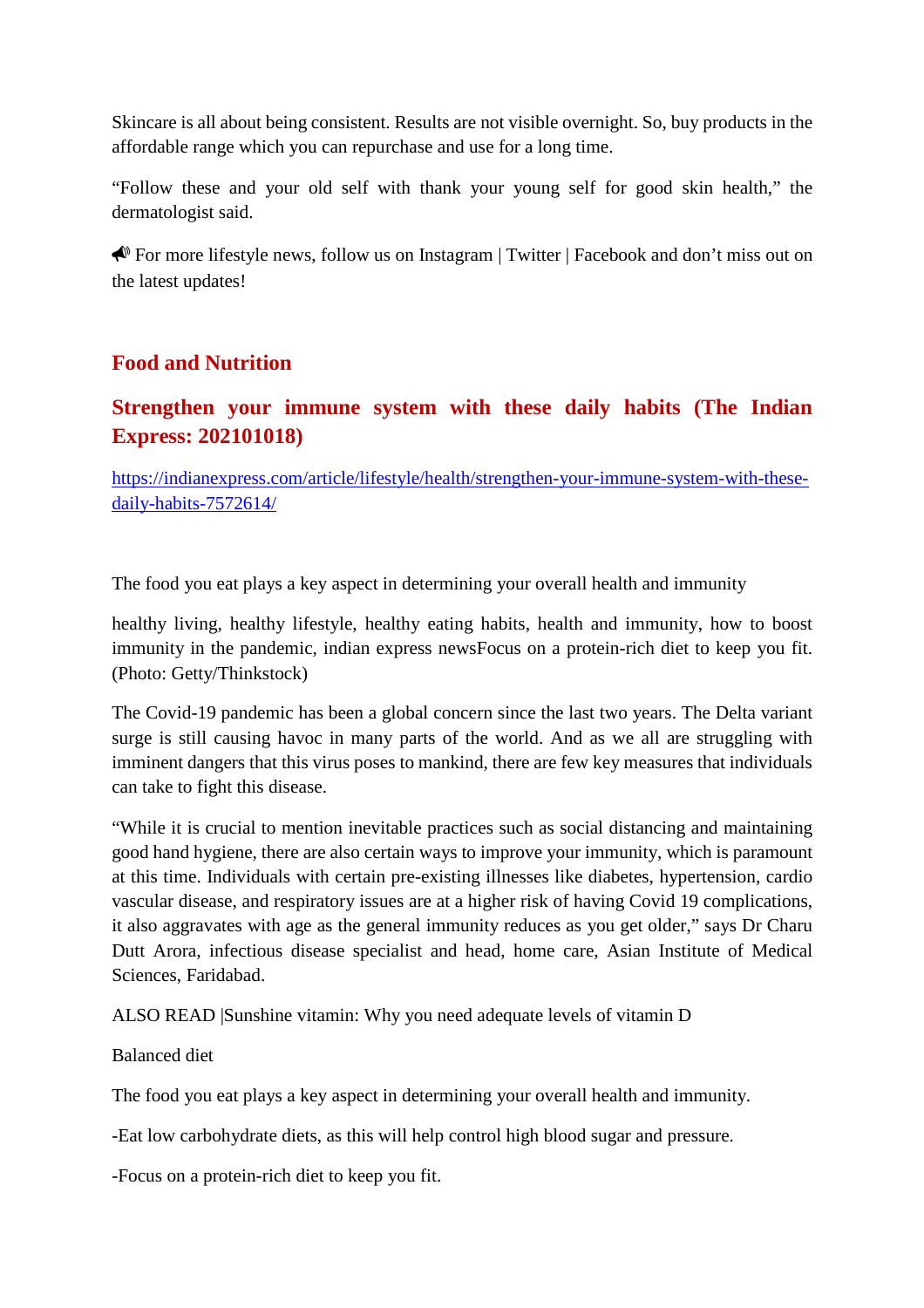– Consume vegetables and fruits rich in beta carotene, ascorbic acid and other essential vitamins. Certain foods like mushrooms, papaya, tomato, bell pepper and green vegetables like broccoli, spinach are also good options.

-Supplements rich in omega 3 & 6 fatty acids can also be added for your daily dose, if stepping out to buy groceries is not an option during social distancing.

-Ginger, gooseberries (amla) and turmeric are some natural immunity bossters. Some of these superfoods are common ingredients in Indian cuisine. There are several herbs that help in boosting immunity like garlic, Basel leaves and Black cumin. Certain seeds and nuts like sunflower seeds, Flax seed, pumpkin seeds and melon seeds are excellent sources of protein and vitamin E.

-Probiotics like yoghurt and fermented food are also excellent sources to rejuvenate the composition of gut bacteria, which is important for nutrient absorption by the body. These are good options for the older generation too.

-Avoid outside food. With the current season of preventable monsoon illnesses such as typhoid and gastroenteritis, it is advisable not to eat from outside places.

ALSO READ |Tamannaah Bhatia swears by these health hacks as part of her daily routine

A good night's sleep: Duration of 7-8 hours is the best way to build your immunity. Lack of sleep impairs the brain activity and leaves you tired.

Water intake: Keep yourself hydrated. Drink around 10-14 glasses of water per day that will help in flushing the toxins from your body.

Exercise: Light exercise of 30 minutes such as walking, yoga, stretching and cardio builds your stamina and help you remain energised throughout the day.

Mindfulness: Practise meditation which releases your stress and checks the cortisol levels in your body.

Avoid smoking, alcohol and other addictive substances: Certain habits like smoking, hookah, alcohol consumption and substance abuse have a direct correlation between weakened body defences and respiratory illnesses. Engaging in smoking is proven to weaken your lung capacity and destroy the cells lining your respiratory tracts, these cells are crucial to fight viruses that enter through your nasal orifices. There is new research claiming that individuals who engage in heavy alcohol consumption tend to suffer from ARDS (acute respiratory distress syndrome) which is one of the conditions caused by viral infection.

ALSO READ |Easy and effective ways to take care of your mental and emotional health

"While the battle against Covid-19 is fought by frontliners, there is an increase in flu, dengue and gastrointestinal diseases, and we can do our bit by limiting our exposure to the virus by staying indoors, social distancing, eating healthy, hydrating and following basic hygiene protocol," the doctor says.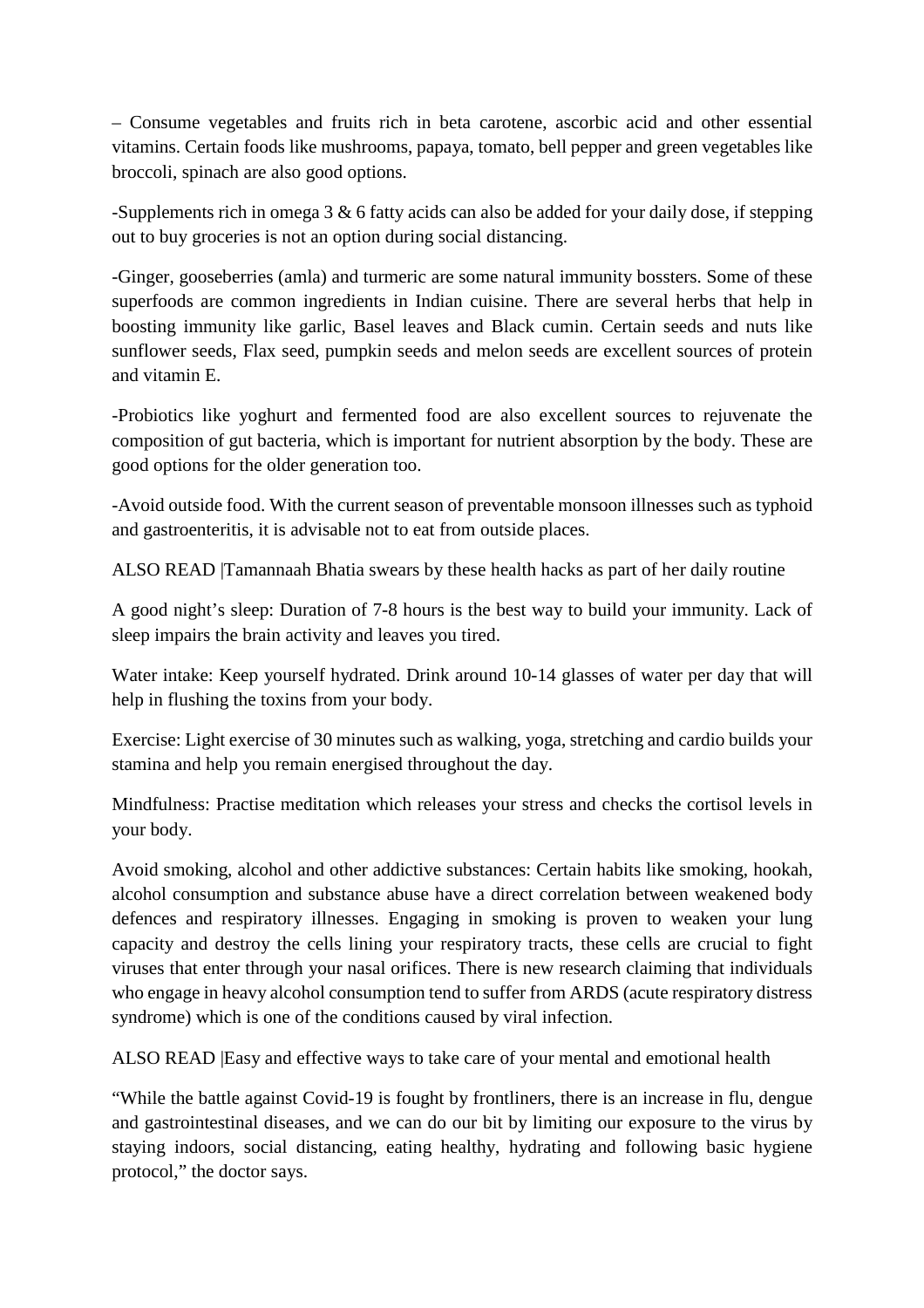# **Pollution**

**Pollution (The Asian Age: 202101018)**

http://onlineepaper.asianage.com/articledetailpage.aspx?id=15905371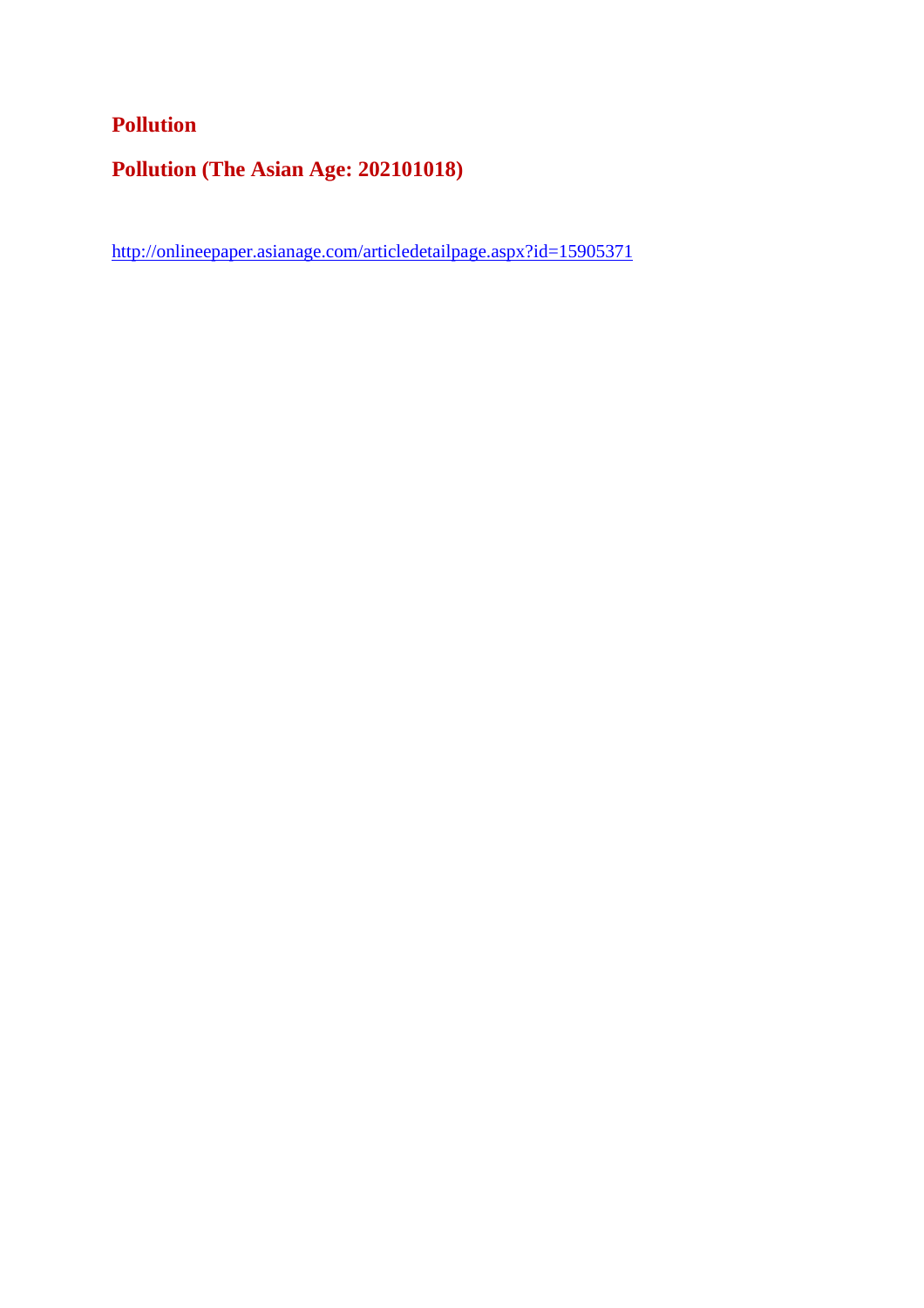# ■ '50 teams to be deployed randomly at fuel stations across the city'

# **Pollution rising: Massive drive** against vehicles without PUCC

**BHASKAR HARI SHARMA** NEW DELHI, OCT. 17

Mandating the pollution Manuating the pointed entirely<br>the control certificate<br>(PUCC) for vehicles in<br>view of rising pollution<br>levels in winter, the Delhi transport department has requested motorists to show the document to its teams deployed at fuel stations in the city.

The department has launched  $\mathbf{a}$ massive enforcement drive against vehicles that do not have a valid PUC certificate, said notice issued by the Pollution Control Division of the department.

"All registered vehicle owners are requested to show their validly issued PUC certificates while refuelling at the fuel stations," it said.

Transport department<br>officials said nearly 50 teams will be deployed randomly at fuel stations across the city.

The teams will mainly check PUC certificates of vehicles and ask motorists to get one if they do not have it already.

"The focus will be on encouraging vehicle owners not having a PUCC to get it rather than penalising them.

"However, those declining to do so or trying to speed away may be challaned," said a senior said a senior transport officer.

Vehicle owners who fail<br>to get a valid PUCC are liable to be challaned<br>under Section 190(2) of the Motor Vehicle Act, 1993, leading to imprisonment of up to six months<br>or fine up to  $\text{\textsterling}10,000$ , or both.

They could also lose

Stubble burning in neighbouring states behind poor air quality: Rai

Age Correspondent New Delhi, Oct. 17

As the national capital's air quality plunged into the 'very poor' category on Sunday morning, Delhi environment minister Gopal Rai said that it was because of the increasing incidents of stubble burning in the neighbouring states and appealed for a<br>"responsible" approach from the governments of these states.

He said it was a normal trend that as the incidents of stubble burning in Punjab, Haryana, and<br>Uttar Pradesh increase, the air quality starts deteriorating in the city.

Mr Rai said that two days ago the AQI was 171. but as the incidents of

their driving licence for three months, said the notice

Chief minister Arvind Kejriwal had, earlier this month, announced a 10point winter action plan that included strict enforcement of **PUCC** with the formation of 500 teams to check the vehicles

Vehicles are periodically tested for their emission<br>standards for pollutants like carbon monoxide, carbon dioxide, and others after which they are given the PUC certificates.

There are around 1,000 pollution checking cen-<br>tres authorised by the transport department in Delhi. These are set up at



Gopal Rai

stubble burning increased in the neighbouring states the AQI started getting worse and it was 284 on Sunday.

This has been a normal trend. We have appealed to the neighbouring states to control incidents of stubble burning, but to no

CHIEF MINISTER Arvind Kejriwal had, earlier this month, announced a 10-point winter action plan that included strict enforcement of PUCC with the formation of 500 teams to check the vehicles

petrol pumps and workshops spread all over the city for easy access by motorists.

These centres conduct pollution checks and issue PUC certificates to vehicles complying with prescribed pollution norms.

PUC certification has been made real-time and integrated with the vehicle registration database.

avail. We have started spraying bio-decomposer in fields as an alternative to stubble burning. The similar should be done by the neighbouring states.

"We need a responsible approach from (neighbouring) states in reducing the number of stubble burning. They should make arrangements to spray bio-decomposer in their states so that pollution can be controlled, Mr Rai said.

At 11.00 am on Sunday, the AQI in Delhi was 339, which is in the 'very poor' category. An AQI between zero and 50 is considered good, 51 and 100 satisfactory, 101 and 200 moderate, 201 and 300 poor, 301 and 400 very poor, and 401 and 500 severe.

The fee for pollution checking in case of petrol and CNG-driven two and three-wheelers is ₹60. It is ₹80 for four-wheelers while the fee for diesel vehicles is ₹100 for such checks.

According to the Central Motor Vehicles Rules, 1989, every motor vehicle (including those conforming to BS-I/BS-II/BS-III/BS-III/BS-IV as well as vehicles plying on CNG/LPG) is required to carry a valid PUC certificate after the expiry of the period of one year from the date of its first registration.

However, the validity of four-wheeled BS-IV compliant vehicles is one year and for other vehicles it is three months.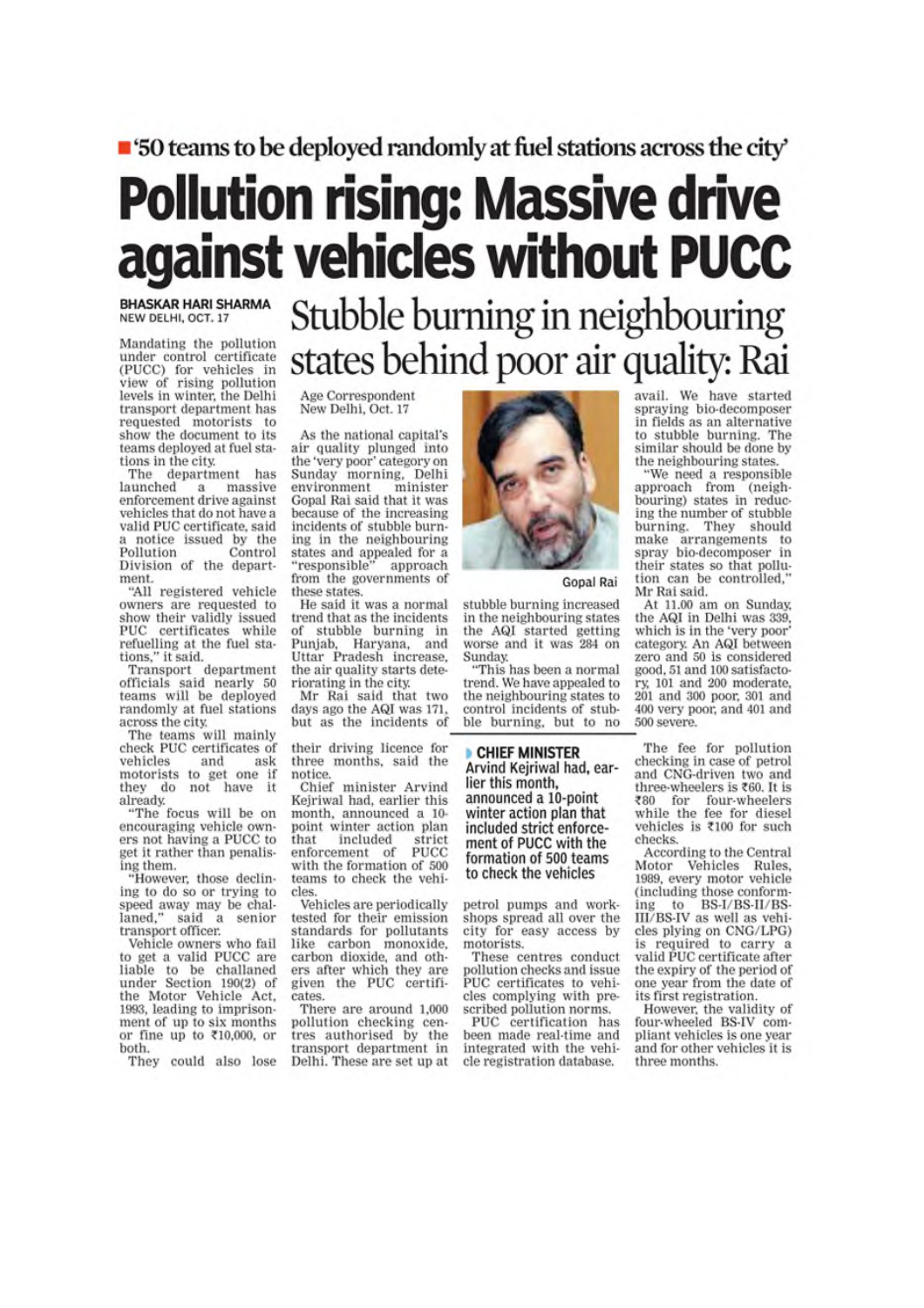# **COVID-19 vaccine to children**

# **Give COVID-19 vaccine to children who need it most, say experts (The Hindu: 202101018)**

https://www.thehindu.com/news/national/prioritise-children-who-need-covid-19-vaccinationthe-most-says-expert/article36987871.ece

School children wearing face masks as a precaution against the coronavirus. File | Photo Credit: Ramakrishna G.

Experts suggest vaccinating those with comorbidities.

Children are extremely unlikely to develop complications, severe disease or death due to COVID-19, unlike even the youngest adult, and panic created by any bad outcomes in children can in fact be counter-productive for the entire paediatric vaccination process, according to experts.

Speaking about balancing benefits and risks of COVID-19 vaccination in children in India, Dr. Rajeev Jayadevan, vice-chairman, research cell, Indian Medical Association (IMA), Kerala, said age was the most significant risk factor for COVID-19 complications. The important question was, is vaccination of crores of healthy children worth it just to prevent a few asymptomatic and mild infections for the first few months alone?

Editorial | Jabbing children: On a COVID-19 vaccine for kids

"The short period of protection makes paediatric COVID-19 vaccination unattractive - when done for the purpose of preventing infection. The concept of 'herd immunity' is not valid any more for the virus, as sterilising immunity does not occur and reinfection/breakthrough infections are common,'' he stated.

It did not make sense to vaccinate enormous numbers of children to prevent one rare complication. "We should prioritise children who need vaccines the most. These will be children with comorbidities, who are more likely to develop complications. An additional subgroup will be children who live with people with cancer and immunosuppressed or elderly relatives – these children also may be considered for vaccination on a case by case basis,'' he noted.

There was need to keep a careful watch for any vaccine-related complications that may arise in the sub-group. "Vaccines produce different complications in different age groups and we should watch this carefully,'' he stressed

Doctors also emphasised that vaccinating all children would help control infection spread and return of normalcy faster.

'Only way forward'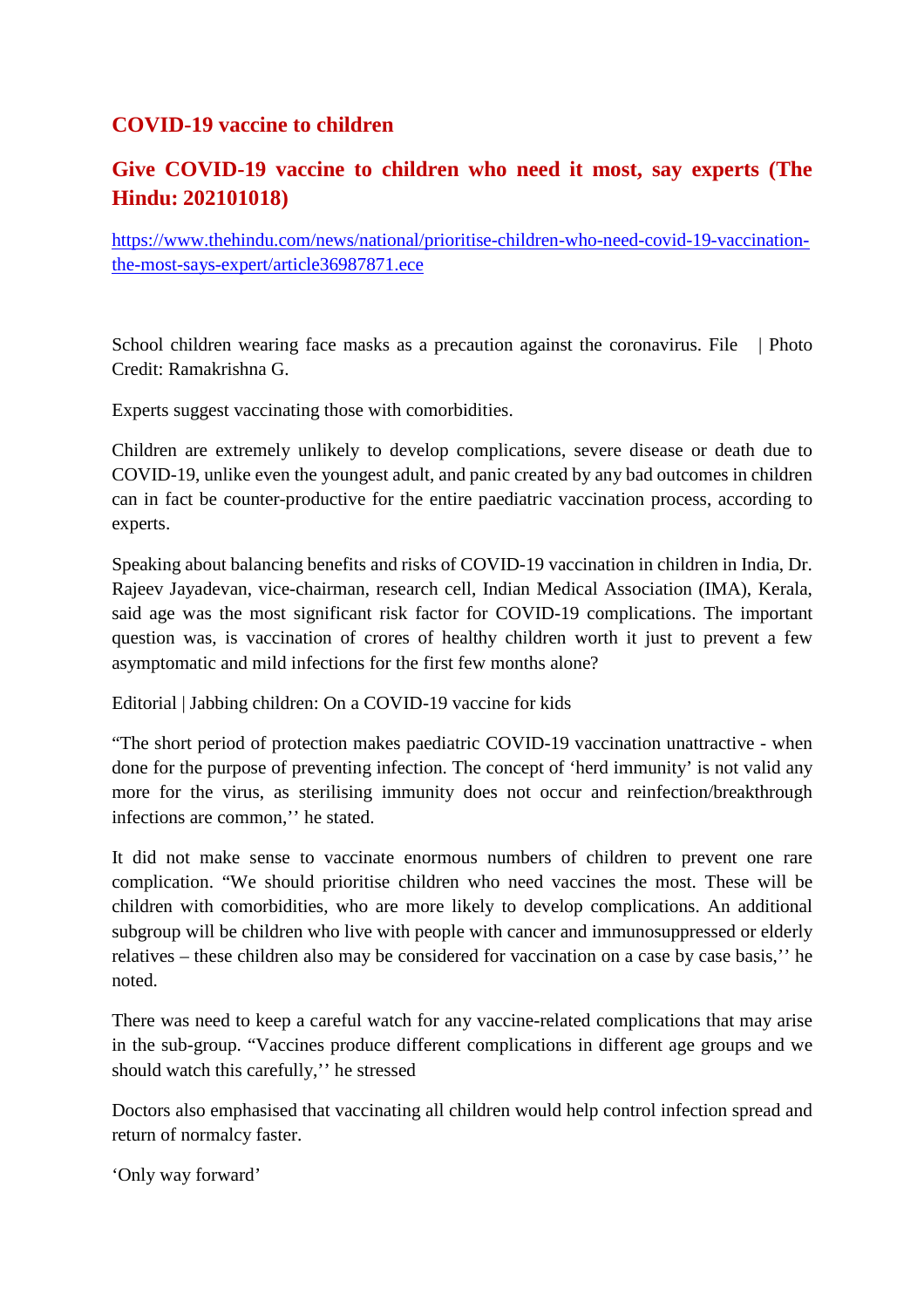Dr. Smita Srivastava, consultant, Pediatrics and Neonatology, QRG Super Speciality Hospital, Faridabad, asserted that the virus affected any age group and vaccination was the only way forward. "By vaccinating children we will be able to start schools in full strength and help them lead a normal life.''

Give COVID-19 vaccine to children who need it most, say experts

Dr. Akshay Budhraja, senior consultant, Pulmonology, Aakash Healthcare, pointed out that the move would be beneficial both for the child as well as people around them. "Children and adolescents are vulnerable groups and if the vaccine safety data is strong enough and we immunise them, it will have a big impact in reducing the transmission of COVID-19. This will be a major step as schools, coaching centres and sport centres are gradually opening. Since vaccination is yet to arrive for children and is at the trial stage, we need to see that we provide proper protection to them by giving them timely vaccination so that the severity of the infection significantly come down even in case they end up contracting COVID-19.''

Dr. Rahul Nagpal, director, Paediatric and Neonatology, Fortis Hospital, Vasant Kunj, New Delhi, explained, "When made available, parents should not hesitate to give the vaccine to children and we doctors are always available to answer any queries''.

Dr. Gauri Agarwal, gynecologist, highlighted that it was important to establish the efficacy of the vaccine by the time it was approved for administration. At the same time, efforts must be made to establish the efficacy of the vaccine globally so that children were not subjected to restrictive measures when they travelled abroad.

# **WHO-recommended malaria vaccine?**

# **Explained | Will India benefit from the WHO-recommended malaria vaccine? (The Hindu: 202101018)**

https://www.thehindu.com/sci-tech/health/explained-will-india-benefit-from-the-whorecommended-malaria-vaccine/article37032053.ece

What has the WHO recommended for children in sub-Saharan Africa?

The story so far: On October 6, the World Health Organization made a historic announcement, endorsing the first-ever malaria vaccine, RTS,S, among children in sub-Saharan Africa, and in other regions with moderate-to-high Plasmodium falciparum malaria transmission. It made its recommendations based on the results from a pilot programme administering the vaccine to children in Ghana, Kenya and Malawi.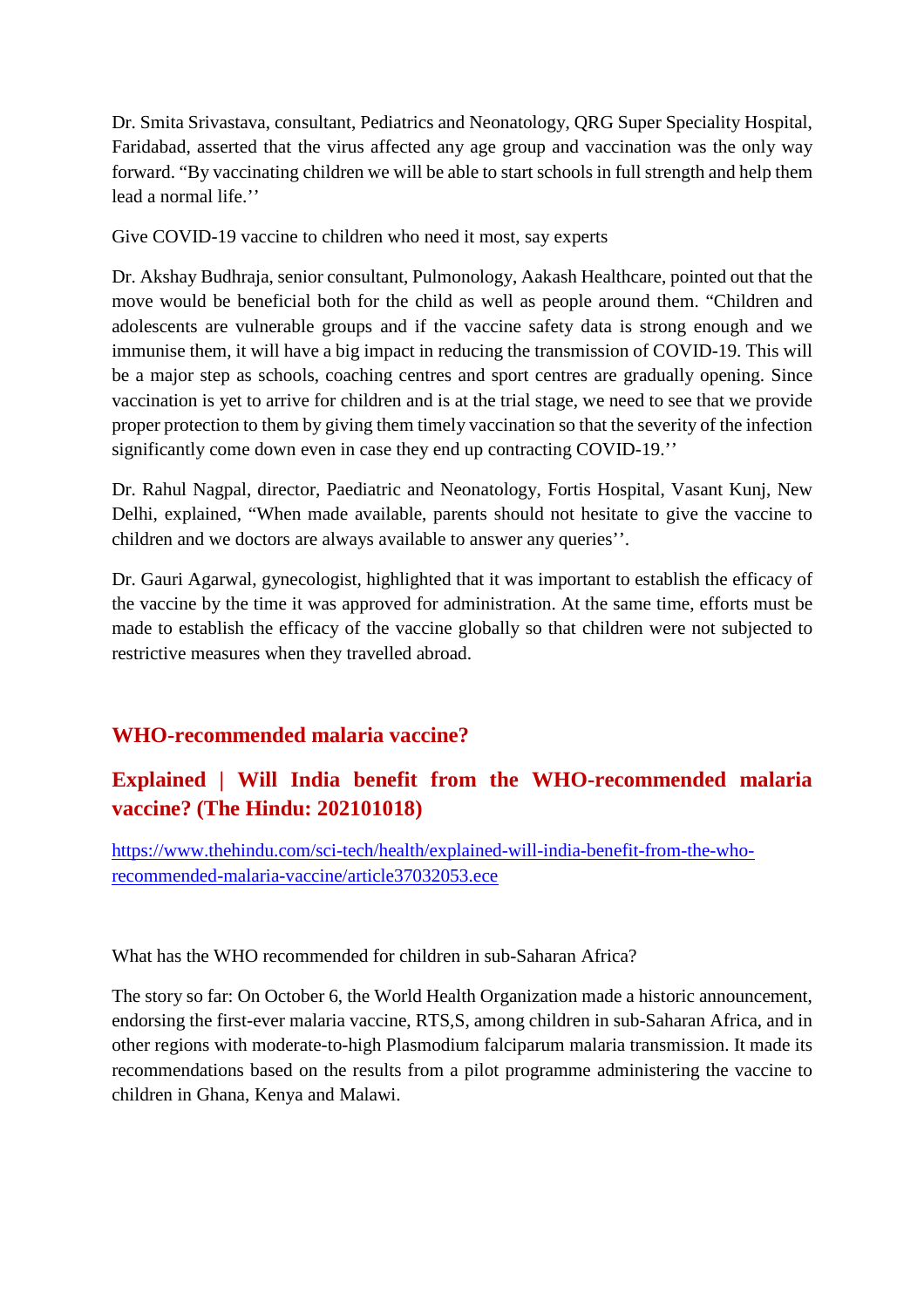# **Tuberculosis**

# **Tuberculosis deaths up in pandemic: WHO (The Hindu: 202101018)**

https://www.thehindu.com/sci-tech/health/tuberculosis-deaths-up-in-pandemicwho/article37001563.ece

In this file photo, a tuberculosis patient sits on a bed at a TB hospital in Gauhati, India. The number of people killed by tuberculosis has risen for the first time in more than a decade, largely because fewer people got tested and treated as resources were diverted to fight the coronavirus pandemic, the World Health Organization said in a report released, October 14, 2021 | Photo Credit: AP

India is on the list of countries that contributed most to the global reduction in TB notifications between 2019 and 2020.

The COVID-19 pandemic has reversed years of global progress in tackling tuberculosis and for the first time in over a decade, TB deaths have increased, according to the 2021 Global TB report released recently by the World Health Organization (WHO).

Worse, India (41%) was on the list of countries which topped those that contributed most to the global reduction in TB notifications between 2019 and 2020. India along with Indonesia (14%), the Philippines (12%), China (8%) and 12 other countries accounted for 93% of the total global drop in notifications.

The WHO estimated that some 4.1 million people currently suffer from TB but had not been diagnosed with the disease or had not officially reported to national authorities. This figure is up from 2.9 million in 2019.

The organisation added that there was also a reduction in provision of TB preventive treatment.

"Some 2.8 million people accessed this in 2020, a 21% reduction since 2019. In addition, the number of people treated for drug-resistant TB fell by 15%, from 1,77,000 in 2019 to 1,50,000 in 2020, equivalent to only about 1 in 3 of those in need,'' it said.

In 2020, more people died from TB, with far fewer people being diagnosed and treated or provided with TB preventive treatment compared with 2019, and overall spending on essential TB services falling, it added.

It explained that the first challenge was disruption in access to TB services and a reduction in resources. In many countries, human, financial and other resources had been reallocated from tackling TB to the COVID-19 response, limiting the availability of essential services. The second was that people had struggled to seek care in the context of lockdowns.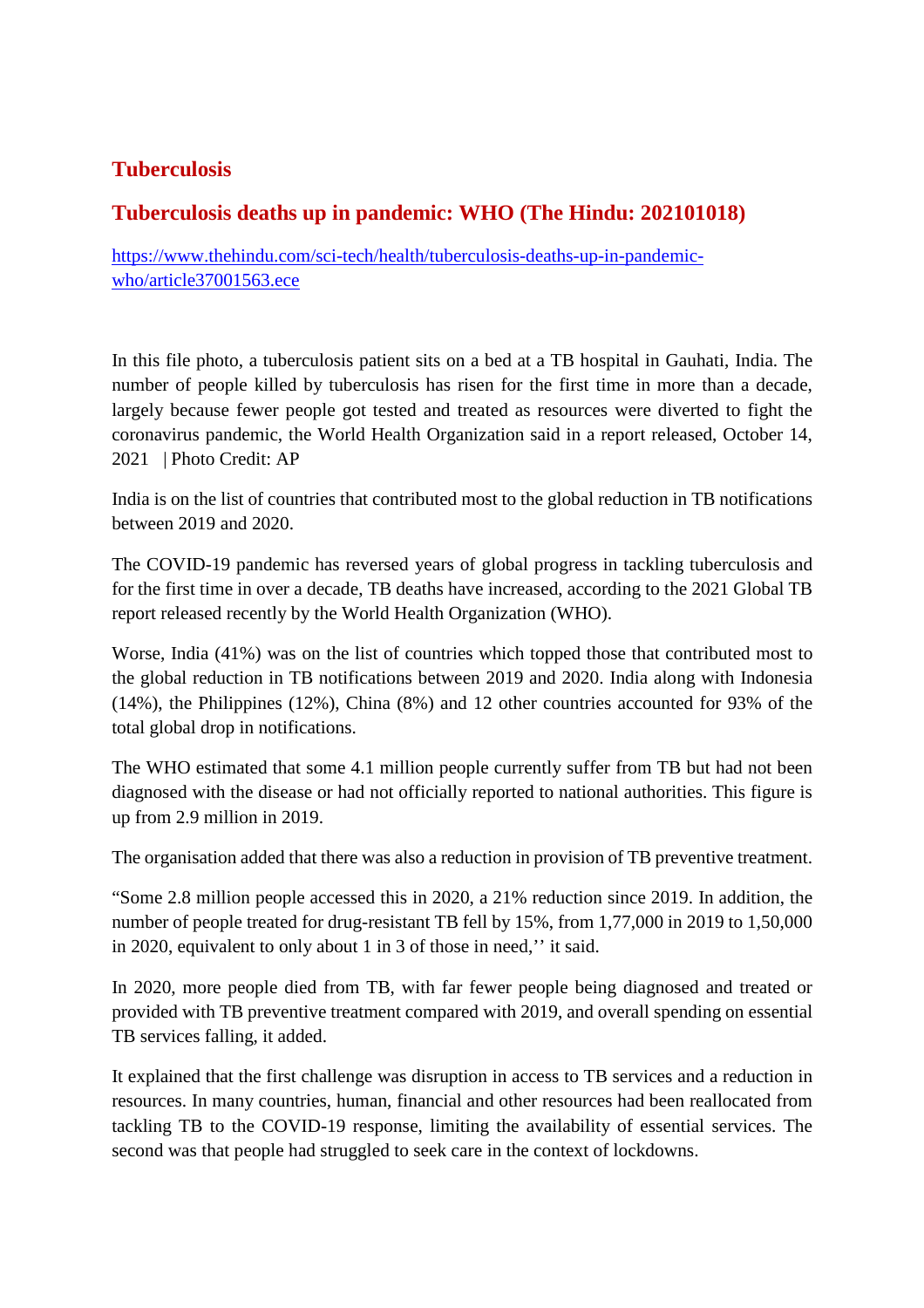"This report confirms our fears that the disruption of essential health services due to the pandemic could start to unravel years of progress against tuberculosis," said WHO directorgeneral Tedros Adhanom Ghebreyesus. "This is alarming news that must serve as a global wake-up call to the urgent need for investments and innovation to close the gaps in diagnosis, treatment and care for the millions of people affected by this ancient but preventable and treatable disease," he added in the release.

TB services are among many others disrupted by the COVID-19 pandemic in 2020, but the impact on TB has been particularly severe.

For example, approximately, 1.5 million people died from TB in 2020 (including 2,14,000 among HIV positive people).

The increase in the number of TB deaths occurred mainly in the 30 countries with the highest burden of TB. Now WHO modelling projections suggest the number of people developing TB and dying from the disease could be much higher in 2021 and 2022.

"Challenges with providing and accessing essential TB services have meant that many people with TB were not diagnosed in 2020. The number of people newly diagnosed with TB and those reported to national governments fell from 7.1 million in 2019 to 5.8 million in 2020,'' noted the WHO.

Giving details of the global investment for TB falls, the WHO said that the funding in the lowand middle-income countries that account for 98% of reported TB cases remained a challenge. Of the total funding available in 2020, 81% came from domestic sources, with the BRICS countries (Brazil, Russian Federation, India, China and South Africa) accounting for 65% of total domestic funding.

Earlier globally, the number of people falling ill with TB each year (relative to population) dropped 11% from 2015 to 2020, just over half-way to the 2020 milestone of 20%.

#### **Moderna vaccine**

#### **Why three countries have paused Moderna vaccine (The Hindu: 202101018)**

https://www.thehindu.com/sci-tech/health/why-three-countries-have-paused-modernavaccine/article36918614.ece

After reports showed an increase in myocarditis and pericarditis cases, Denmark, Sweden and later Finland paused use in people under 30 years

On October 6, Sweden and Denmark suspended the use of Moderna's mRNA vaccine for younger age groups after reports pointed to an increase in the number of myocarditis and pericarditis cases. Myocarditis causes inflammation of heart muscle which can limit the organ's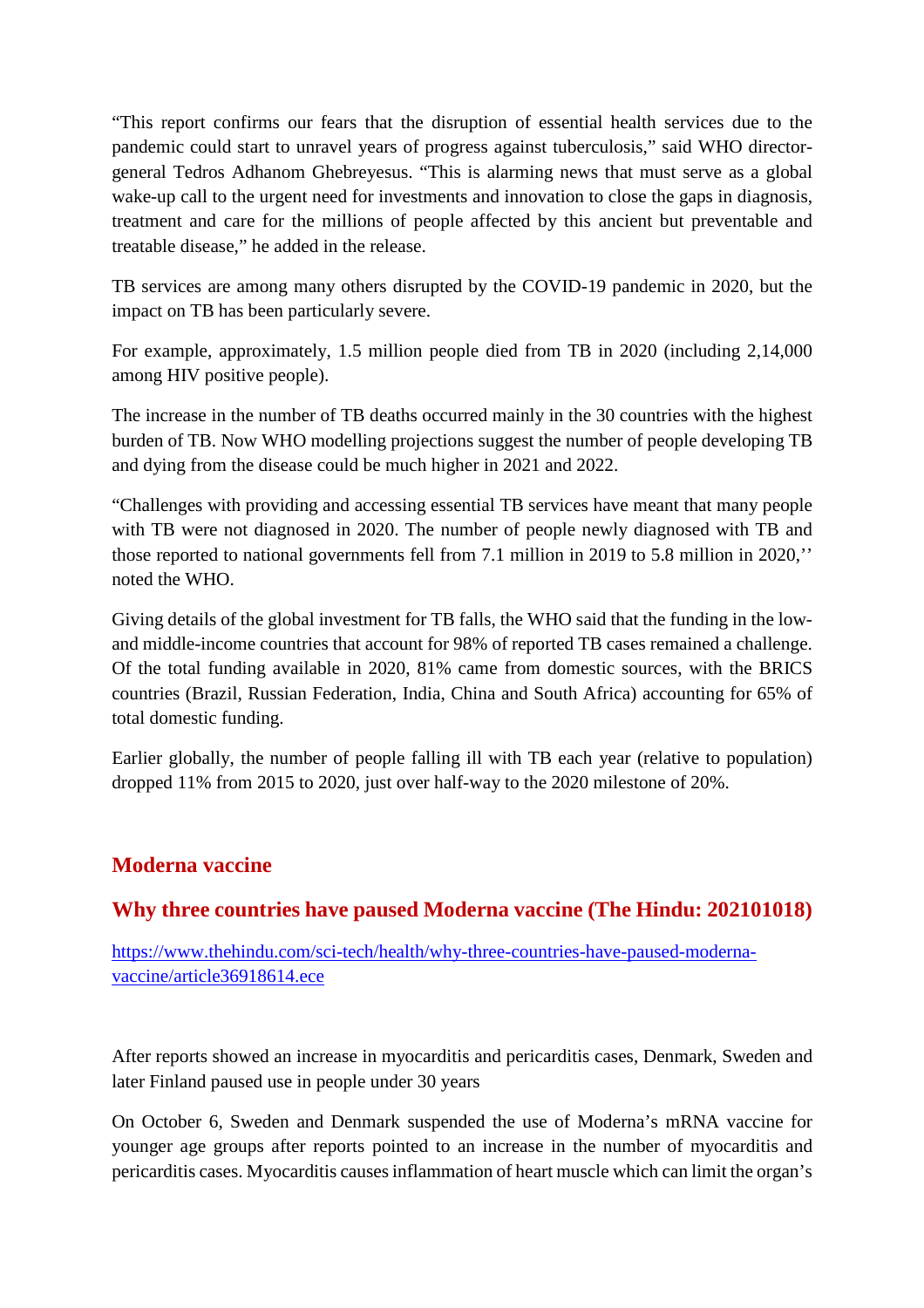ability to pump blood and can cause changes in heartbeat rhythms, while pericarditis causes inflammation of the outer lining of the heart.

A day later, Finland followed suit and paused the use of the Moderna vaccine in people younger than 30 years. Both Finland Health institute and the Swedish Public Health Agency now recommend Pfizer's mRNA vaccine for people younger than 30 years as there is greater experience with the vaccine in this age group. The Swedish Agency said its decision is valid till December 1 this year.

A worker shows a shot of a COVID-19 vaccine developed by Zydus Cadila in Ahmedabad. Photo: Zydus Cadila via AFPHow DNA vaccines work | In Focus podcast

Dr. Gagandeep Kang speaks to us about ZyCoV-D, the world's first DNA vaccine that is set for roll out in India

# **Herbal cigarettes**

# **Can herbal cigarettes be harmful? (The Hindu: 202101018)**

https://www.thehindu.com/sci-tech/health/no-tobacco-but-herbal-cigarretes-are-just-as-badfor-your-health/article26496284.ece

When in cigarettes, yes, say doctors

Given the 'nature-wellness' age we live in, it's hard not to hear 'organic' or 'herbal' and immediately associate them with good health. The cigarette industry, in a bid to tap into the market driven by the all-natural mindset, sells what they call herbal cigarettes. They're touted as a way to wean smokers off, but do they really work?

# **Weight Loss Easy Tips**

# **Weight Loss Easy Tips: आयुविदक डॉ. नेबताए वजन घटानेके 8 आसान नुखे, आजमानेपर नह हगेकोई साइड इफेट्स ( Nav Bhrat Times:202101018)**

सोशल मीडिया पर वायरल हो रहीं तमाम तरह की फैंसी डायट को नजरअंदाज कर अगर आप आयर्वेद डॉ. के इन 8 नस्खों को फॉलो करेंगे तो खद को हमेशा शेप और एक आइडल वेट में पाएंगे।

ayurvedic tips to follow to burn belly fat and lose weight naturally as per expert without side effect

Weight Loss Easy Tips: आयर्वेदिक डॉ. ने बताए वजन घटाने के 8 आसान नस्खे, आजमाने पर नहीं होंगे कोई साइड इफेक्टस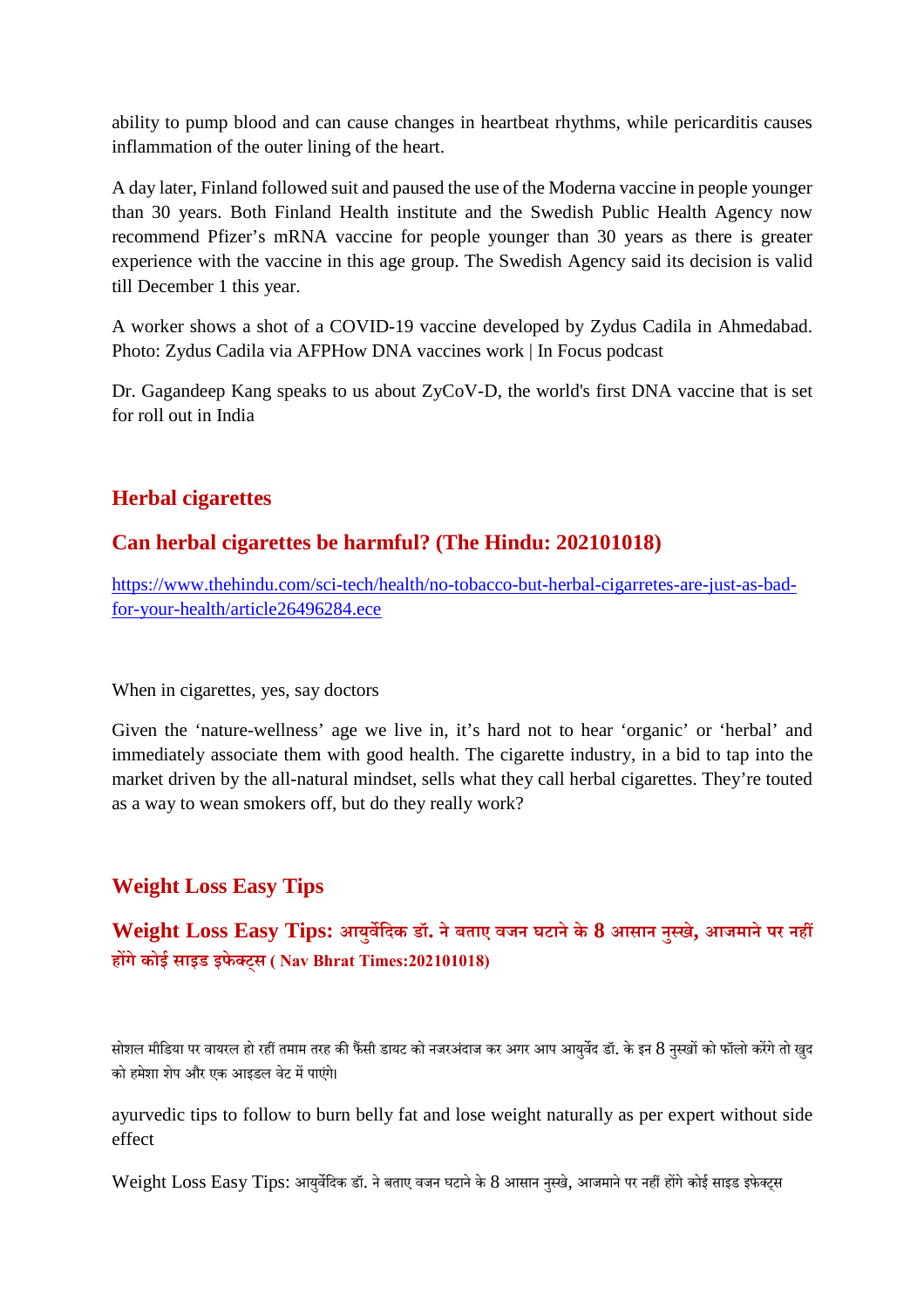खत्म होने से पहले दिवाली डील्स का उठाएं फायदा! ऐमजॉन ग्रेट इंडियन फेस्टिवल सेल  $2021$ 

नरसिम्हा राव पर हमले को गांधी परिवार को खुश करने का शॉटकर्ट क्यों मानते हैं कांग्रेसी? इन  $5$  शर्तों को पूरा करने के बाद ही राहुल द्रविड़ बन पाएंगे टीम इंडिया के हेड कोच अब अंतरिक्ष से कहीं भी परमाणु बम गिरा सकेगा चीन, जानें भारत के लिए कितना बड़ा खतरा मुठभेड़ में मिला हथौड़ा, पुलिस ने पैर में मारी गोली, ग्रेटर नोएडा के पेचकस गैंग की कहानी दो साल में ऐसा क्या हुआ? एक बार फिर कांग्रेस अध्यक्ष बनने को तैयार दिख रहे राहुल गांधी महामारी के बीच लगे लॉकडाउन में लोगों ने लंबा समय अपने घर में बिताया है। इस टाइम पीरियड में हजारों लोगों ने वजन बढ़ा लिया है और अब हर किसी के दिमाग में शेप में आने का जुनून सवार है। जैसे-जैसे लोगों का मोटापा बढ़ा तो सोशल मीडिया पर तमाम करह की फैंसी डायट भी खूब वायरल हो रही हैं जो कुछ ही समय में वजन घटाने का दावा करती हैं। लेकिन उनमें से ज्यादातर डायट प्लान लंबे समय तक टिकाऊ नहीं होते हैं।

बहरहाल, यहां हम आपको आयुर्वेद वजन घटाने के कुछ सरल और पुराने आयुर्वेदिक तरीके बता रहे हैं जो आपकी मदद कर सकते हैं। आयुर्वेद के सीनियर कंसल्टेंट फिजीशियन डॉ. विजय सेठ ने नवभारतटाइम्स से बातचीत में वेट लॉस के 8 आयर्वेदिक नुस्खों के बारे में बताया है जो वाकई मददगार हो सकते हैं।

गर्म पानी पिएं

डॉ. विजय कहते हैं कि आयुर्वेद ठंडे की जगह गर्म पानी पीने की सलाह देता है। आयुर्वेद में गर्म पानी को अमृत माना जाता है और यह शरीर को विषाक्त पदार्थों (अमा) से छुटकारा दिलाने में मदद करता है। अमा एक चिपचिपा खाद्य पदार्थ है जो प्रदुषण और अस्वास्थ्यकर भोजन विकल्पों के कारण शरीर में जमा हो जाता है। साथ ही गर्म पानी पीने से पाचन अग्नि बढ़ती है जो भूख को भी बढ़ाती है। ऐसे में हम जिन भी चीजों का सेवन करते हैं, पाचन अग्नि उस भोजन से वसा को मेटाबॉलाइज करके ग्लोकोज में बदल देती है।

लाइट िडनर कर

डॉ. का कहना है कि हल्का डिनर करने से आपका पाचन तंत्र प्रभावित नहीं होता है और जब आप सो रहे होते हैं तो बॉडी में नैचुरल टॉक्सिन्स बढ़ जाते हैं। आयुर्वेद के अनुसार, रात के खाने का सबसे अच्छा समय शाम 7 बजे से पहले का है। इससे आपके शरीर को खाना पचाने के लिए पर्याप्त समय िमल जाता ह।ै

दिन में तीन बार भोजन करें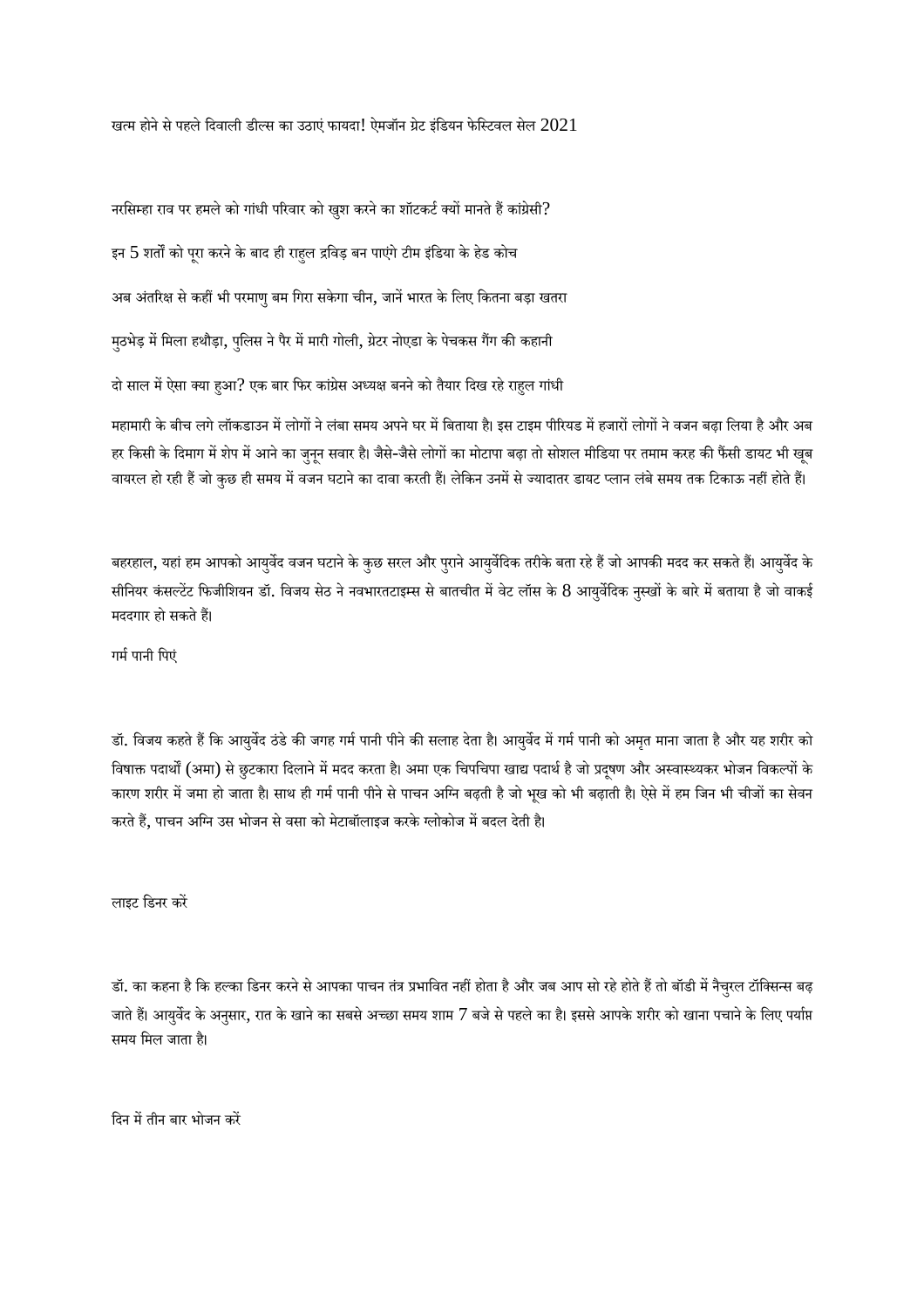आपके शरीर को नियमित पाचन प्रक्रिया से कुछ आराम की आवश्यकता होती है। इसलिए, स्वस्थ और छोटे भोजन करके इसे आराम देना महत्वपूर्ण है। बीच-बीच में बिना नाश्ता किए दिन में तीन बार संतुलित भोजन करें जिससे पाचन सही रहता है।

हर मील के बाद करें  $15$  से  $20$  मिनट की वॉक

-15-20-

एक्सपर्ट के अनुसार, संपूर्ण स्वास्थ्य के लिए शारीरिक रूप से सक्रिय रहना महत्वपूर्ण है। यदि आप जिम नहीं जा सकते हैं, तो भोजन के बाद प्रतिदिन कम से कम  $15$  से  $20$  मिनट टहलने की आदत डालें। यह आपके चयापचय को बढ़ावा देने में मदद करता है और आपको हल्का महसूस कराता है।

मौसमी भोजन कर

प्रकृति हमें ऋतु के अनुसार भोजन देती है। गर्मियों में प्रकृति हमें ऐसे खाद्य पदार्थ देती है जो हमें ठंडा रखते हैं। सर्दियों में यह हमें मेवे, बीज और जड़ वाली सब्जियां देती है। हमें हर मौसम की खास चीजों का लुत्फ उठाना चाहिए।

आंटे से बनीं रोटियां खाएं और कार्ब को अवॉइड करें

डॉ. विजय सेठ ने बताया कि सिर्फ गेहूं के आटे की बजाए अगर आप रागी, मक्का, चना, बाजरा के आटे की थोड़ी-थोड़ी मात्रा मिलाकर रोटी तैयार करें। इससे हमें वजन घटाने में मदद मिल सकती है। साथ ही डॉक्टर हमें हाई कार्ब वाली चीजें जैसे चीन, सफेद चावल, प्रोसेस्ड, तले हुए खाद्य पदार्थों को बहुत कम मात्रा में खाने की सलाह देते हैं। यहां तक कि नमक भी हमें कम मात्रा में खाना चाहिए।

अपने भोजन में जड़ी-बूटियों को शामिल करें

हल्दी, अदरक, अश्वगंधा, गुग्गुल, त्रिफला और दालचीनी घरों में इस्तेमाल होने वाले कुछ सामान्य मसाले और जड़ी-बूटियां हैं। प्रतिदिन अपने भोजन में इनका उपयोग करने से वजन घटाने में मदद मिलती है।

पर्याप्त नींद लें